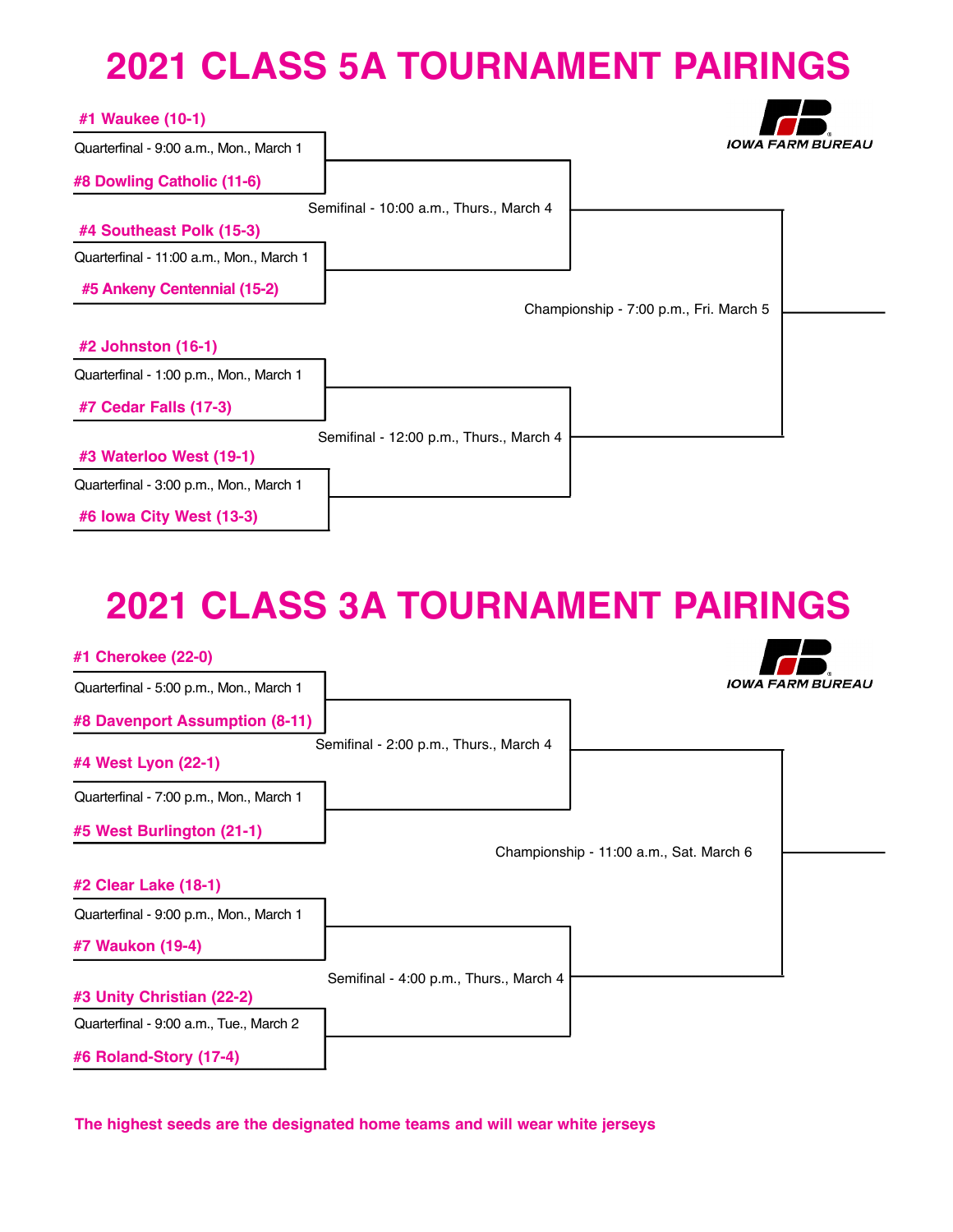### **2021 CLASS 4A TOURNAMENT PAIRINGS**

**18** 

 $\overline{\phantom{a}}$ 

| #1 Glenwood (19-3)                       |                                        |                                         |                         |
|------------------------------------------|----------------------------------------|-----------------------------------------|-------------------------|
| Quarterfinal - 11:00 a.m., Tue., March 2 |                                        |                                         | <b>IOWA FARM BUREAU</b> |
| #8 Wahlert Catholic (13-9)               |                                        |                                         |                         |
|                                          | Semifinal - 6:00 p.m., Thurs., March 4 |                                         |                         |
| #4 Central DeWitt (16-2)                 |                                        |                                         |                         |
| Quarterfinal - 1:00 p.m., Tue., March 2  |                                        |                                         |                         |
| #5 North Scott (15-2)                    |                                        |                                         |                         |
|                                          |                                        | Championship - 1:30 p.m., Sat., March 6 |                         |
| #2 Ballard (21-1)                        |                                        |                                         |                         |
| Quarterfinal - 3:00 p.m., Tue., March 2  |                                        |                                         |                         |
| #7 Harlan (17-5)                         |                                        |                                         |                         |
|                                          | Semifinal - 8:00 p.m., Thurs., March 4 |                                         |                         |
| #3 Dallas Center-Grimes (20-2)           |                                        |                                         |                         |
| Quarterfinal - 5:00 p.m., Tue., March 2  |                                        |                                         |                         |
| #6 Bondurant-Farrar (15-5)               |                                        |                                         |                         |

# **2021 CLASS 2A TOURNAMENT PAIRINGS**

| #1 Maquoketa Valley (23-0)               |                                       |                                         |                         |
|------------------------------------------|---------------------------------------|-----------------------------------------|-------------------------|
| Quarterfinal - 7:00 p.m. Tues., March 2  |                                       |                                         | <b>IOWA FARM BUREAU</b> |
| #8 Rock Valley (16-9)                    |                                       |                                         |                         |
| #4 Nodaway Valley (23-0)                 | Semifinal - 10:00 a.m., Fri., March 5 |                                         |                         |
| Quarterfinal - 9:00 p.m., Tues., March 2 |                                       |                                         |                         |
| #5 North Linn (21-2)                     |                                       |                                         |                         |
|                                          |                                       | Championship - 4:00 p.m., Sat., March 6 |                         |
| #2 Dike-New Hartford (23-0)              |                                       |                                         |                         |
| Quarterfinal - 10:00 a.m., Wed., March 3 |                                       |                                         |                         |
| #7 Treynor (20-4)                        |                                       |                                         |                         |
|                                          | Semifinal - 12:00 p.m., Fri., March 5 |                                         |                         |
| #3 West Branch (20-1)                    |                                       |                                         |                         |
| Quarterfinal - 12:00 p.m., Wed., March 3 |                                       |                                         |                         |
| #6 Grundy Center (19-3)                  |                                       |                                         |                         |

**The highest seeds are the designated home teams and will wear white jerseys**